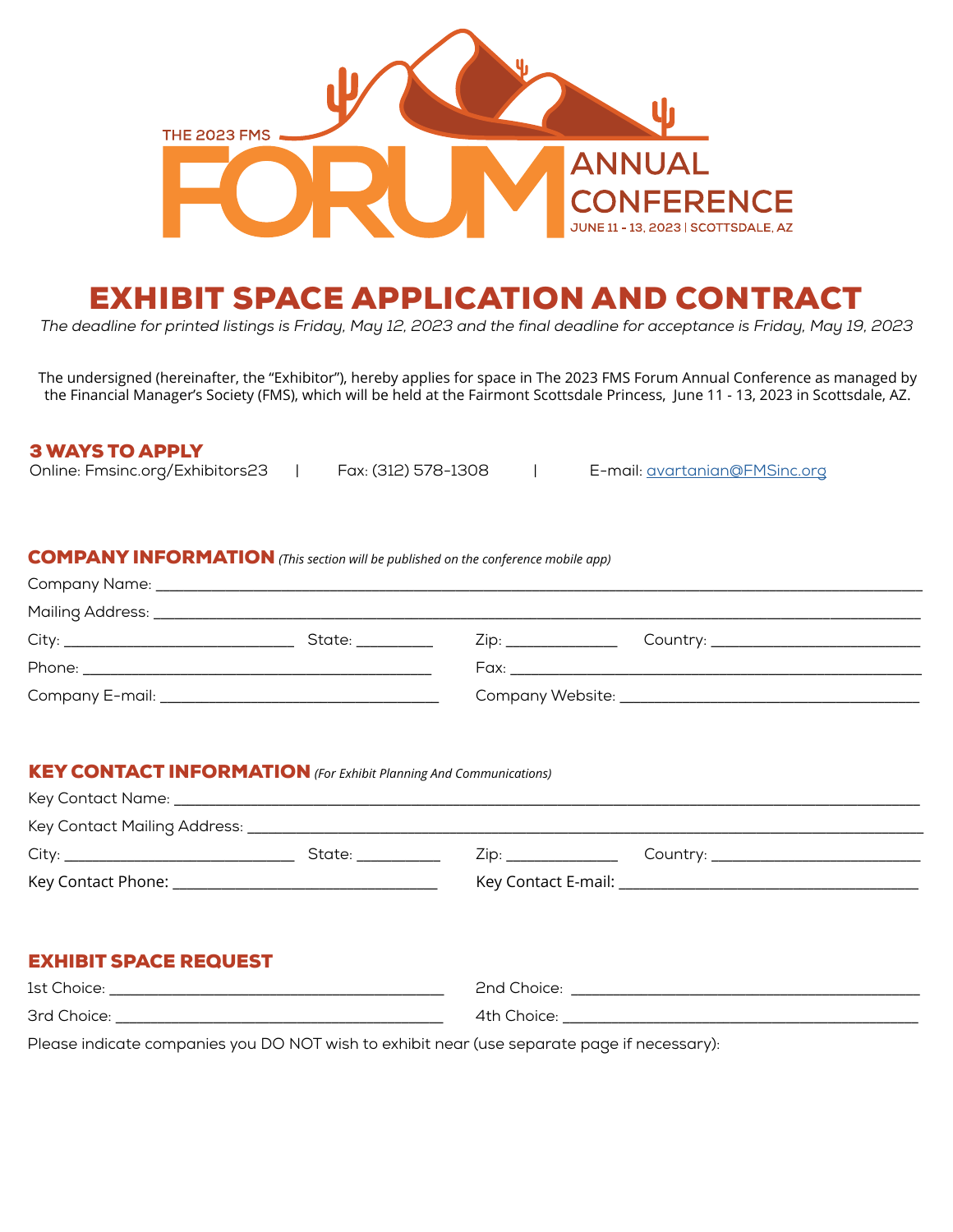## COMPANY DESCRIPTION

Please include a 400 character company description that will be used for the conference mobile app:

### COMPANY LOGO

I have submitted a high resolution file (PDF, EPS, AI) of our company's logo to avartanian@fmsinc.org to be used for conference signage, mobile app and conference website

### EXHIBIT PRICING

| □ Single Booth (8'x10'): \$3,250 (If paid prior to September 9, 2022) |                                    | Single Booth (8'x10'): \$3,500 (If paid after to September 9, 2022) |                                                                     |
|-----------------------------------------------------------------------|------------------------------------|---------------------------------------------------------------------|---------------------------------------------------------------------|
| Double Booth (8'x20'): \$5,250 (If paid prior to September 9, 2022)   |                                    |                                                                     | Double Booth (8'x20'): \$5,500 (If paid prior to September 9, 2022) |
| $\Box$ Open Corner-limited options: \$250                             | $\Box$ Island Opportunity: \$6,250 |                                                                     | □ Passport to Prizes: \$650                                         |

### PAYMENT INFORMATION - for questions please call 312-578-1300 or email info@FMSinc.org

| I understand payments via mail must be received by June 2, 2023 and electronic payments must be received by June 9, 2023 |  |                    |  |  |
|--------------------------------------------------------------------------------------------------------------------------|--|--------------------|--|--|
| Charge my Mastercard, Visa or American Express<br>Check enclosed payable to Financial Managers Society                   |  |                    |  |  |
|                                                                                                                          |  |                    |  |  |
|                                                                                                                          |  |                    |  |  |
|                                                                                                                          |  | Code: with a code: |  |  |
|                                                                                                                          |  |                    |  |  |
|                                                                                                                          |  |                    |  |  |
|                                                                                                                          |  |                    |  |  |
|                                                                                                                          |  |                    |  |  |

*FULL PAYMENT: Full payment (payable in U.S. Funds and drawn on a U.S. Bank) of the total cost of the rental space must be submitted with this Application. Applications received without payment will not be processed.* 

*CANCELLATION POLICY: Please see full policy on page 2 of this Application.*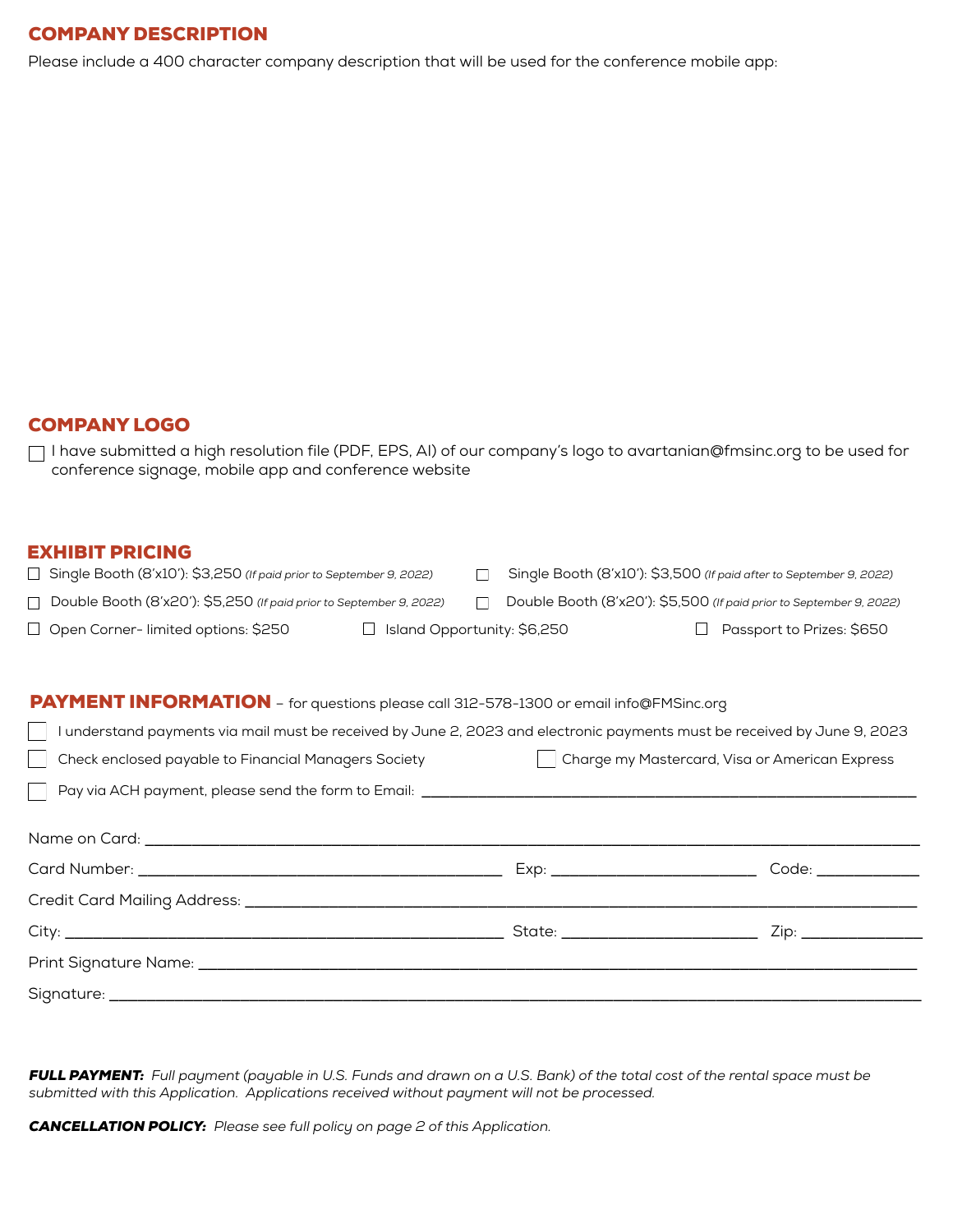#### TERMS AND CONDITIONS *(Application received without an authorized signature will NOT be processed)*

This Application, when signed by the Exhibitor and FMS, along with Page 2 ("Terms and Conditions"), constitutes the legally binding Agreement. Exhibitor agrees to abide by all terms and conditions on Pages 1 and 2 of this Agreement. These two pages constitute the entire Agreement between the Parties and cannot be modified except by express written agreement signed by the Exhibitor and FMS. Signature by FMS will either be by an actual signature on the Acceptance (Page 1) or confirmation of acceptance transmitted to Exhibitor. Upon receipt by Exhibitor of either a signed Page 1 or confirmation of acceptance, the Agreement will be deemed accepted and legally binding upon both Parties.

Exhibitor agrees that upon FMS acceptance, Exhibitor is legally bound by the terms of this Agreement, with or without payment received by FMS and the Agreement is legally enforceable against the Exhibitor in accordance with the terms herein. Exhibitor agrees to allow Show Management and all official service providers to provide Exhibitor with promotional and other materials to the fax numbers and e-mail addresses listed herein. By the signature below, the individual signing the Agreement on behalf of the Exhibitor represents and warrants that he/she is duly authorized to execute this binding Agreement on behalf of the Exhibitor.

By signing below, the Exhibitor hereby consents to FMS's use, storage, and processing of the personal information and data provided by Exhibitor in connection with this application, as well as for FMS's use of such information for marketing and solicitation materials from FMS and its authorized representatives/third parties.

|                                              | <b>FOR FMS OFFICE USE ONLY</b>                                                                                                                                                                                                 |                                 |  |  |  |
|----------------------------------------------|--------------------------------------------------------------------------------------------------------------------------------------------------------------------------------------------------------------------------------|---------------------------------|--|--|--|
| Date application received: _________________ | Sequence #: ____________________                                                                                                                                                                                               | Years in Show: ________________ |  |  |  |
| Exhibitor ID $\#$ :                          | Booth #: the state of the state of the state of the state of the state of the state of the state of the state of the state of the state of the state of the state of the state of the state of the state of the state of the s |                                 |  |  |  |

The Financial Managers Society, Heritage Trade Show Services (official contractor) and its authorized representatives are hereinafter referred to as "Show Management" or "FMS." The 2022 FMS Forum Annual Conference is hereinafter referred to as "Forum" or "Event," and the Boca Raton Resort and Club is hereinafter referred to as the "Venue." Show Management reserves the sole right to render all interpretations, amend and enforce these terms and conditions, and to establish all further terms and conditions not specifically covered below to assure the general success and well-being of the Show. Each Exhibitor, its employees, and its contractors agrees to abide by these regulations and by any amendments or additions hereafter made by Show Management.

1. PAYMENT OF SPACE - Applications submitted must be accompanied by FULL PAYMENT of the space rental charges. Applications received without such payment will not be processed, nor will space assignment be made.

2. CANCELLATION AND REFUNDS - Exhibitors may cancel or downsize exhibit space and receive a full refund of space payments (less a processing fee of \$250 per 100 square feet of contracted space) provided WRITTEN notification of such cancellation or downsizing is received by FMS on or before March 1, 2023. Downsizing, or the net reduction of space, will be treated as a cancellation of that space. No refunds will be made after March 1, 2023. It is expressly agreed by the Exhibitor that in the event it fails to pay the space rental charge at the times specified or fails to comply with any other provisions contained in the Agreement, Show Management shall have the right to reassign the confirmed booth space shown on the Agreement or take possession of said space and lease same, or any part thereof, to such parties and upon such terms and conditions as it may deem proper. In the event of a default by the Exhibitor, as set forth in the previous sentence, the Exhibitor shall forfeit as liquidated damages the amount paid for the space reservation, regardless of whether Show Management enters a further lease for the space involved. Should the Event be cancelled due to a presidential or gubernatorial declaration of a state of emergency, the rental and lease of space to the Exhibitor shall be terminated and 50% of all fees paid by the Exhibitor to FMS will be refunded to the Exhibitor. Should the Event be rescheduled to another date, and the Exhibitor chooses not to participate, the rental and lease of space to the Exhibitor shall be terminated and all monies paid will be forfeited by Exhibitor.

3. SPACE RENTAL AND ASSIGNMENT OF LOCATION - The FMS Forum is a closed event designed to provide continuing education and a showcase for goods and services either specifically designed for, or customarily used by, finance and accounting professionals in banks, thrifts, and credit unions. FMS reserves the right to refuse rental of Exhibit Space to any entity whose display of goods or services is not, in the opinion of FMS, likely to be compatible with the general character and objectives of the Forum. Whenever possible, space assignments will be made by FMS in keeping with the preferences of location as requested by the Exhibitor. Generally, the criteria for assignment include, but are not limited to prior year participation, deadline adherence and date of receipt of application. Show Management, however, reserves the right to make the final determination of all Exhibit Space assignments in the best interests of the Event, at its sole discretion. Exhibitors will receive a confirmation of acceptance when Show Management has accepted Agreement.

4. USE OF SPACE, SUBLETTING OF SPACE - No Exhibitor shall assign, sublet or share the space allotted with another business or firm unless approval has been obtained in writing from FMS. Exhibitors are not permitted to feature names or advertisements of non-exhibiting manufacturers, distributors or agents in the Exhibitor's display, parent or subsidiary companies excepted and upon Show Management approval. Exhibitors must show only goods manufactured or dealt in by them in the regular course of business. Distribution and demonstration of said goods will be from assigned and contracted Exhibit Space only, unless alternative authorization is given from Show Management. No distribution is allowed in Event aisles, from another Exhibitor's booth or in public areas of the Event Venue. FMS reserves the right to determine eligibility of any product and/or exhibit for inclusion in the Event. No firm or organization not assigned Exhibit Space will be permitted to solicit business during the Forum.

**5. EXHIBITORS AUTHORIZED REPRESENTATIVE -** Each Exhibitor must name one person to be its representative in connection with official Event communications, installation, operation and removal of the firm's exhibit. Such representative shall be authorized to enter into such service contracts as may be necessary and for which the Exhibitor shall be responsible. The Exhibitor shall assume responsibility for such representative being in attendance throughout all exhibition periods; this representative shall be responsible for keeping the exhibit neat, manned and operation at all times. Admission to the Forum will be by official Event badge only, which must be worn at all times during the Event. The company name which appears on an Exhibitor badge must match the company name as it appears on the Application. False certification of individuals as Exhibitor representatives, misuse of Exhibitor badges, or any method or device used to assist unauthorized persons to gain admission to the Event shall be cause for expelling the violators from the exhibit, banning them from further entrance to the Event, and removing the exhibit from the floor without any obligation whatsoever on the part of Show Management, including the return of any Exhibit Space rental charge.

6. AGE REQUIREMENT - For their own safety and protection, persons under the age of 16, including toddlers and infants, will not be admitted into the exhibit hall without parent accompaniment and supervision. Children 16 to 18 years of age must be badged, which requires a paid registration, and accompanied by a properly badged adult. FMS reserves the right to request proof of age. No children, no infants, no strollers, no back-pack carriers are allowed. No exceptions. This rule applies to Exhibitors and attendees.

7. INSTALLATION AND REMOVAL - Show Management reserves the right to fix the time for the installation of a booth prior to the Show opening and for its removal after the conclusion of the Event. Installation of all exhibits must be fully completed by 4:00 pm, Sunday, June 11, 2023. Any space not claimed and occupied by 2:00pm, Sunday, June 11, 2023, may be resold or reassigned without refund. No Exhibitor may be allowed to dismantle or repack any part of its exhibit until after the closing of the Event at 11:00 am, Tuesday, June 13, 2023. Any early dismantling or packing shall be considered a breach of this Agreement and will result in an early departure fee of \$500 and may affect future applications.